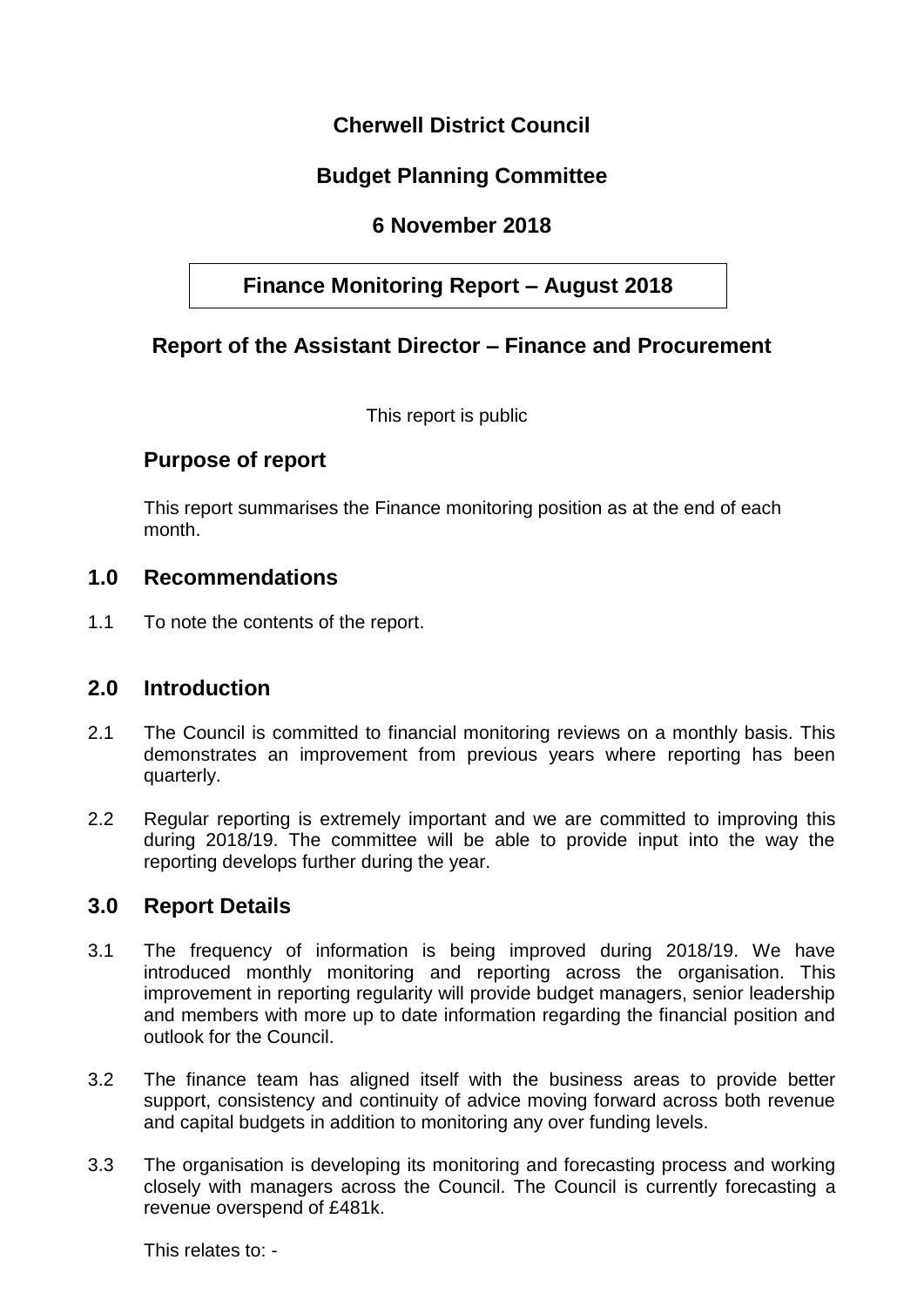- Environmental Services overspend of £102k is made up of a number of variances across the service which the team are working to balance through careful management and delivery of service.
- Finance and Procurement overspend of £120k relates to additional interim staff and resource required to support the production of the Statement of Accounts and support financial management improvements within Finance and Procurement.
- Property Investment and Contract Management overspend of £258k relates to the income due for Crown House that will not be realised in 2018/19 due to the delay in the project completion date.
- Planning Policy and Development overspend of £279k comprises of the under recovery of planning income of £170k, due to the volatility of the expected number of planning applications, there is an earmarked reserve to assist with managing this risk, additionally the cost of the Interim Executive Director of Place and Growth costs overspend of £34k, Building Control overspend of £75k due to continuous reliance on agency staff.
- The housing underspend of (£91k) relates to additional income, due to a change in legislation for this area.
- The Executive Matter Underspend of (£17k) relates to a reduction in pension costs.
- 3.4 The Council Capital Programme is currently forecasting an underspend of (£185k), this reduction is due to the Microsoft licensing agreement budget no longer being required (£110k) and (£104k) underspend relating to works completed on community buildings for less than the original bids. An overspend of £29k relating to the additional cost for a second fire exit route to Antelope Garage in Banbury.
- 3.5 The Council will continue to challenge its forecasts and highlight risk areas as soon as possible. We will monitor and review existing costs and income to identify any further savings and efficiencies which would support the Council in managing its current position.

### **4.0 Conclusions and Reasons for Recommendations**

4.1 It is recommended that the contents of the report are noted.

### **5.0 Consultation**

5.1 The report sets out performance, risk and financial information from the previous month and as such no formal consultation on the content or recommendation is required.

### **6.0 Alternative Options and Reasons for Rejection**

6.1 This report sets out the performance against the 2018/19 plan. As this is a monitoring report, no further options have been considered. However, members may wish to request that officers provide additional information.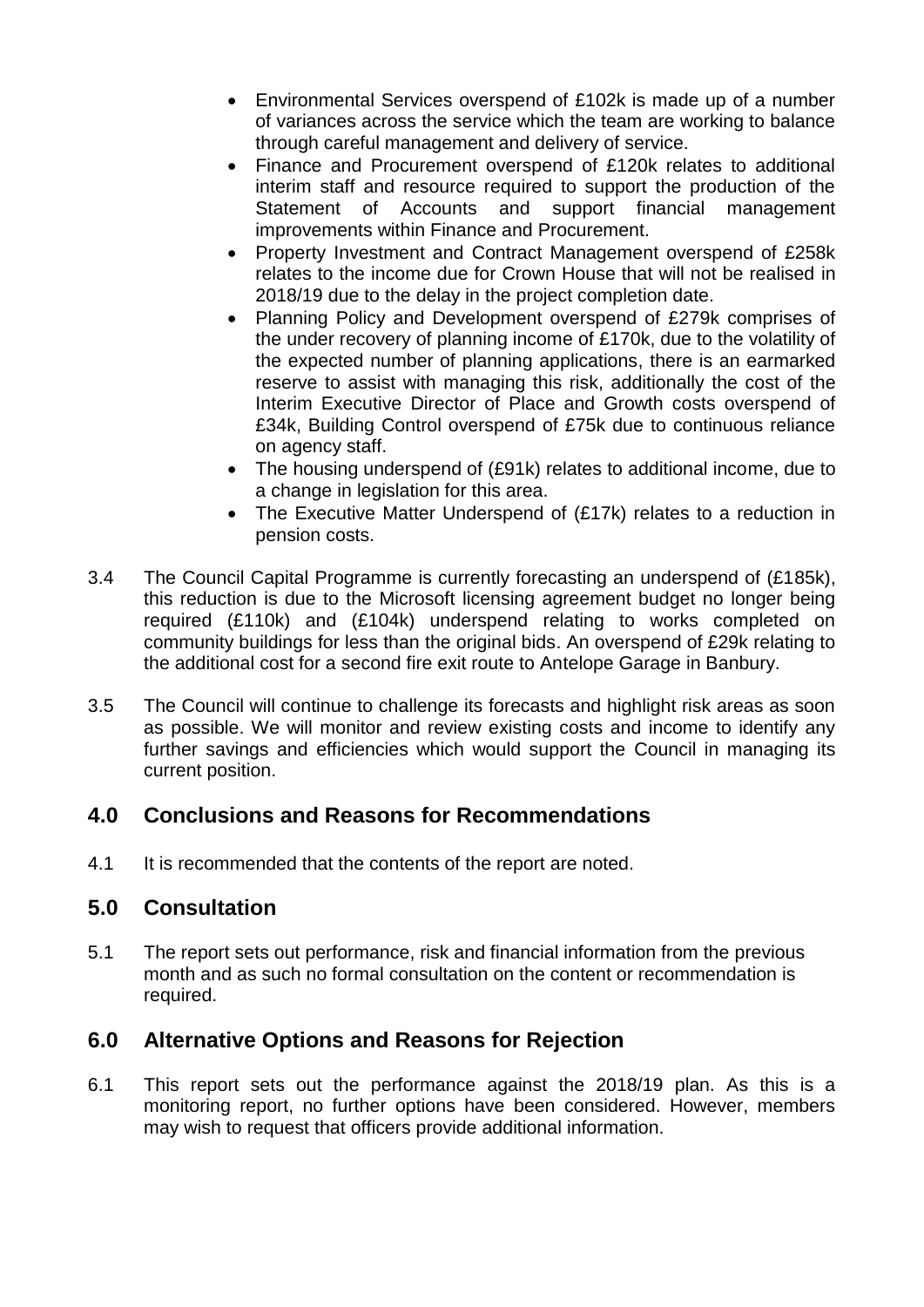## **7.0 Implications**

#### **Financial and Resource Implications**

7.1 There are no direct financial implications arising directly from the production of this report.

Comments checked by: Kelly Watson, Assistant Director – Finance and Procurement 01295 221638 [kelly.watson@cherwellandsouthnorthants.gov.uk](mailto:kelly.watson@cherwellandsouthnorthants.gov.uk)

#### **Legal Implications**

7.2 There are no legal implications arising from this report.

Comments checked by: James Doble, Assistant Director – Law and Governance 01295 221587 [james.doble@cherwellsouthnorthants.gov.uk](mailto:james.doble@cherwellsouthnorthants.gov.uk)

#### **Risk Management**

7.3 There are no risk management implications arising from this report.

Comments checked by: Hedd VaughanEvans Hedd Vaughan-Evans, Assistant Director, Performance and Transformation 01295 227978 [hedd.vaughanevans@Cherwellandsouthnorthants.gov.uk](mailto:hedd.vaughanevans@Cherwellandsouthnorthants.gov.uk)

### **8.0 Decision Information**

#### **Wards Affected**

All

#### **Links to Corporate Plan and Policy Framework**

All

#### **Lead Councillor**

Councillor Tony Ilott, Portfolio Holder for Finance and Governance